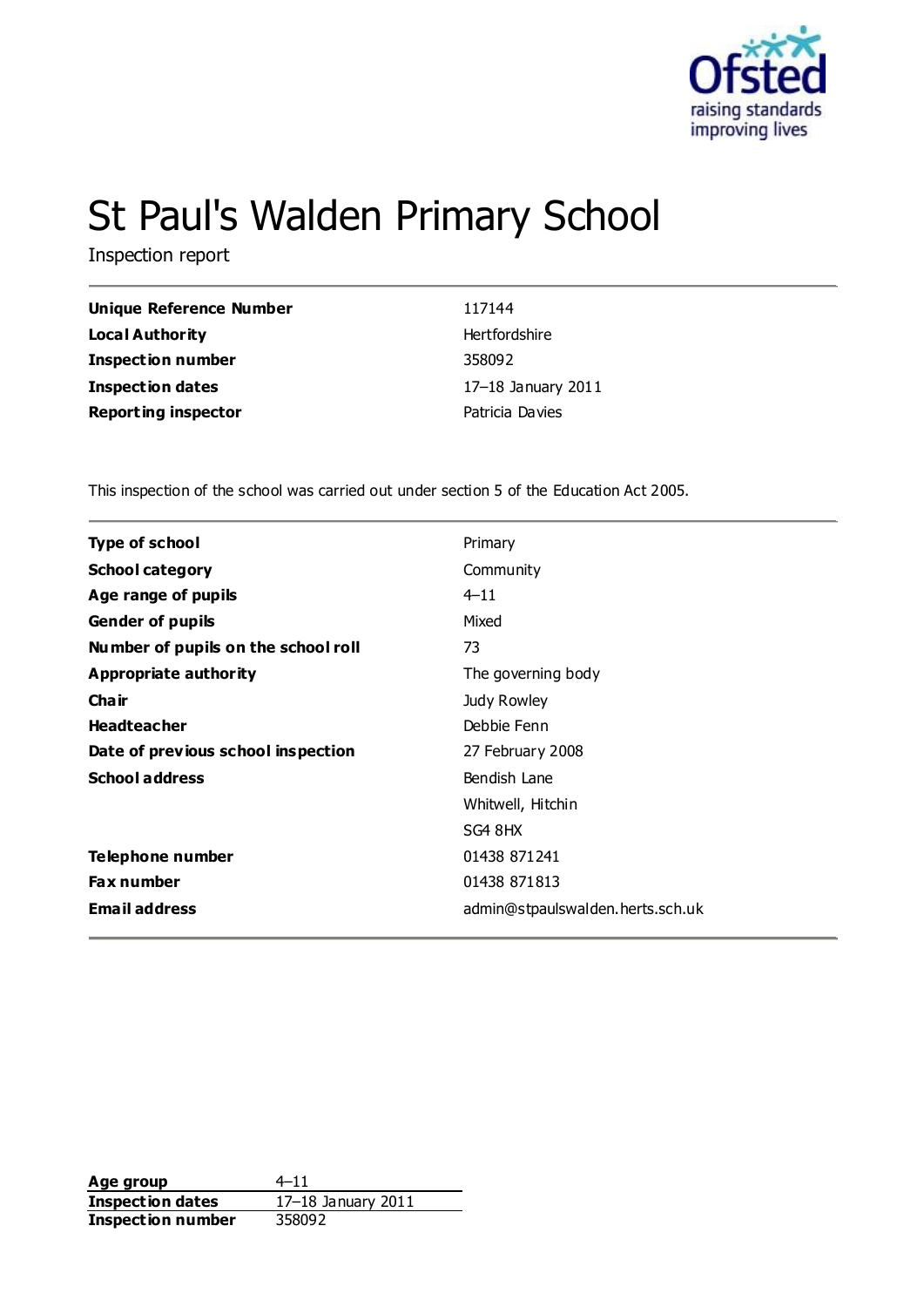The Office for Standards in Education, Children's Services and Skills (Ofsted) regulates and inspects to achieve excellence in the care of children and young people, and in education and skills for learners of all ages. It regulates and inspects childcare and children's social care, and inspects the Children and Family Court Advisory Support Service (Cafcass), schools, colleges, initial teacher training, work-based learning and skills training, adult and community learning, and education and training in prisons and other secure establishments. It assesses council children's services, and inspects services for looked after children, safeguarding and child protection.

Further copies of this report are obtainable from the school. Under the Education Act 2005, the school must provide a copy of this report free of charge to certain categories of people. A charge not exceeding the full cost of reproduction may be made for any other copies supplied.

If you would like a copy of this document in a different format, such as large print or Braille, please telephone 0300 123 4234, or email **[enquiries@ofsted.gov.uk](mailto:enquiries@ofsted.gov.uk)**.

You may copy all or parts of this document for non-commercial educational purposes, as long as you give details of the source and date of publication and do not alter the documentation in any way.

To receive regular email alerts about new publications, including survey reports and school inspection reports, please visit our website and go to 'Subscribe'.

Royal Exchange Buildings St Ann's Square Manchester M2 7LA T: 0300 123 4234 Textphone: 0161 618 8524 E: **[enquiries@ofsted.gov.uk](mailto:enquiries@ofsted.gov.uk)**

W: **[www.ofsted.gov.uk](http://www.ofsted.gov.uk/)**

© Crown copyright 2011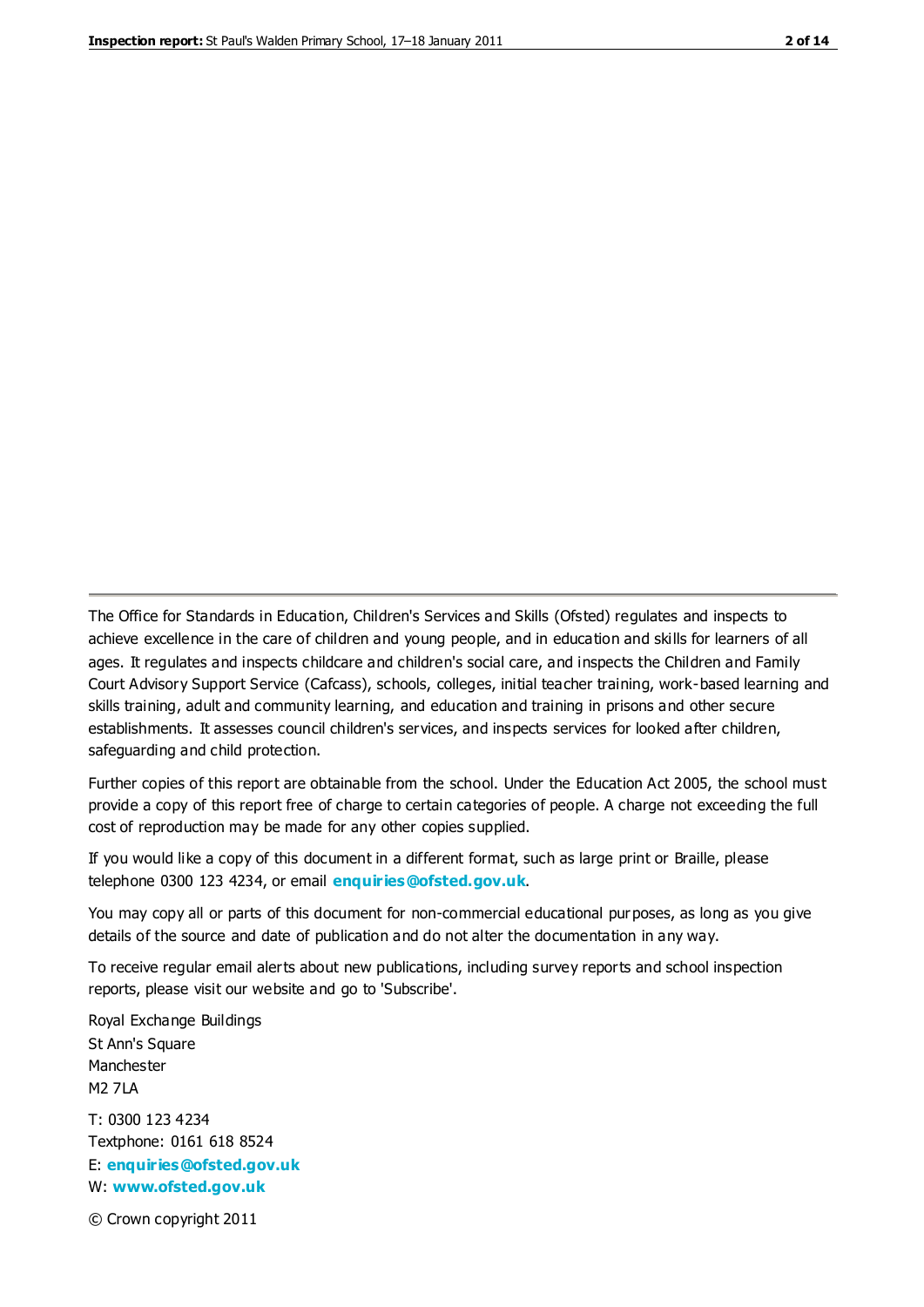# **Introduction**

This inspection was carried out by two additional inspectors. They observed four teachers during visits to nine lessons. Discussions were held with staff, pupils and governors. Inspectors observed the school's work, and looked at a range of evidence, including documentation relating to safeguarding and pastoral support, assessment and monitoring information, attendance data and pupils' work. Inspectors also scrutinised 31 questionnaires received from parents and carers and others from staff and pupils.

The inspection team reviewed many aspects of the school's work. It looked in detail at a number of key areas.

- The success of strategies to improve achievement in writing and mathematics, particularly in Years 3 to 6.
- $\blacksquare$  How effectively lesson and curriculum activities meet the different needs of each year group and of individual pupils, especially in providing good levels of challenge and moving on those at risk of underachievement.
- How successfully subject leaders and the governing body challenge the school's performance and influence improvement.
- The extent to which children in the Reception group initiate their own learning.

# **Information about the school**

St Paul's Walden is much smaller than most primary schools. As a result, pupils are usually taught in classes containing more than one year group. There are some changes to groupings each year to accommodate variations in the size of each year group. Most pupils are from White British families and a very small minority are from a range of minority ethnic backgrounds. The proportion of pupils with special educational needs and/or disabilities is above average. There have been many changes to staff and within the governing body since the school's last inspection.

Children join the Early Years Foundation Stage each September into the Reception class, which also contains pupils in Year 1. At the time of this inspection, this class was being taught by another member of staff while the usual class teacher was absent due to illness. There is a Nursery on the school site, but it is not run by the school's governing body and was not included as part of this inspection. The school holds the International School and Eco-School awards and has Healthy Schools and Active Sportsmark status.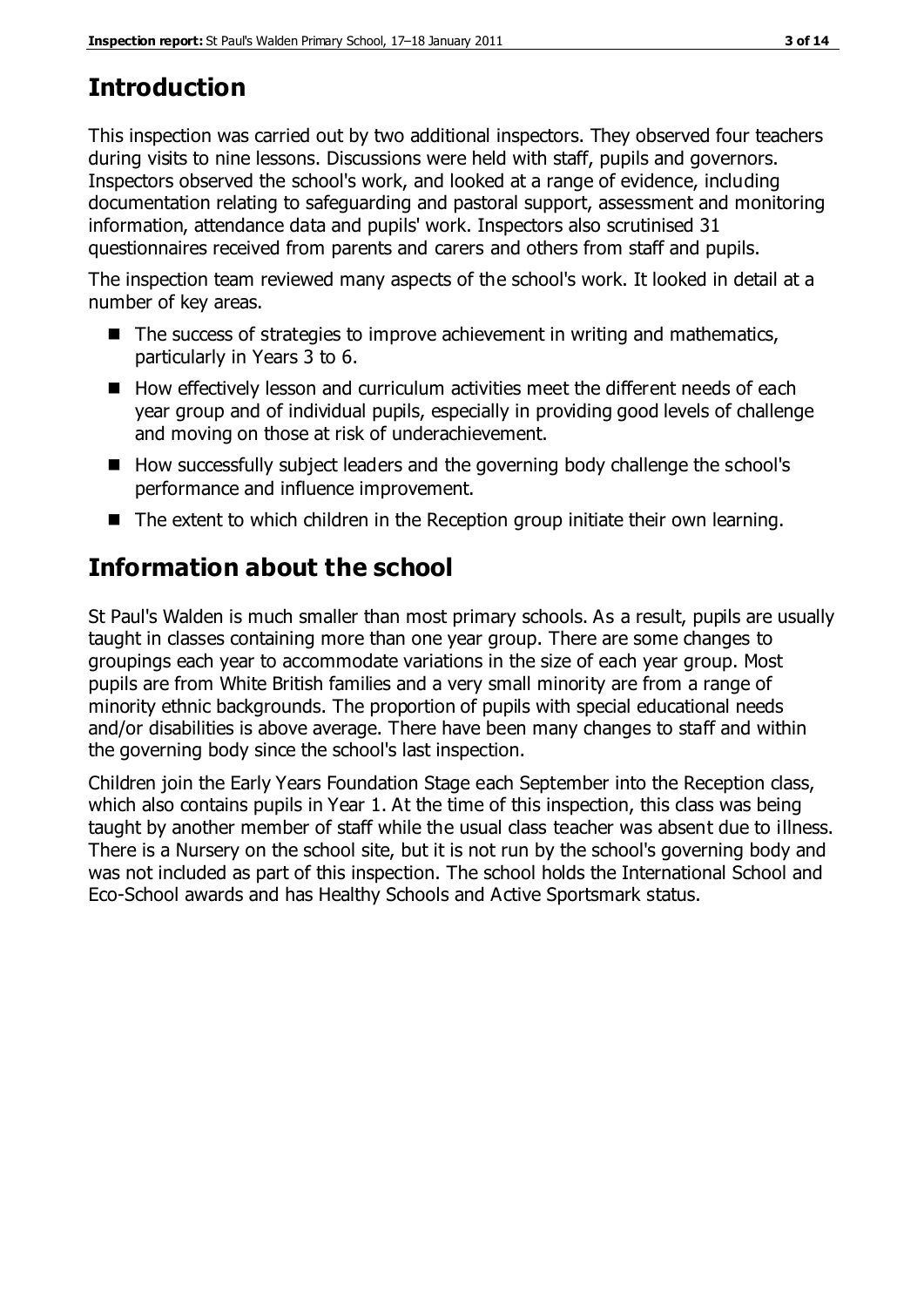**Inspection grades: 1 is outstanding, 2 is good, 3 is satisfactory, and 4 is inadequate** Please turn to the glossary for a description of the grades and inspection terms

# **Inspection judgements**

| Overall effectiveness: how good is the school? |  |
|------------------------------------------------|--|
|------------------------------------------------|--|

#### **The school's capacity for sustained improvement 2**

## **Main findings**

St Paul's Walden is a good school. This position represents a strong level of improvement since the school's last inspection, when its overall effectiveness was found to be satisfactory. As a result of securing important improvements to the quality of provision, pupils across the school are making good progress and attainment is above average. Written comments from parents and carers show that they recognise and appreciate how well the school has moved on. Pupils, too, express many positive views about what the school provides for them, its friendliness and, most especially, the care they receive from adults. Their enthusiasm and excellent behaviour contribute much to their good achievement. So, too, does their above average attendance.

The governing body and staff are ambitious for the school and their focused dedication underpins a good capacity to bring about further improvement. In particular, the governing body plays a highly active role in supporting curriculum initiatives and the development of leadership and management. At the same time, it also provides considerable challenge as a result of its detailed knowledge of the school and close monitoring. Indeed, self-evaluation as a whole is well developed. Subject leaders are closely involved in influencing and checking performance. The analysis of assessment data is robust and directs curriculum planning and improvement to academic achievement at whole-school, year group and individual pupil levels. Additional help for those at risk of underachievement is, therefore, carefully targeted. New initiatives have injected further challenge and interest into lessons, leading to a good overall quality of teaching. Confidence in their use still varies to some degree, however, and the sometimes satisfactory teaching lacks the generally good use of discussion and questioning to explore and challenge pupils' thinking. Similarly, while refinements to the marking of pupils' work are developing well, some are not yet fully embedded in practice. For example, opportunities are sometimes missed to provide detailed information, especially in mathematics, and to ensure that pupils always respond to written feedback. The school recognises that staff do not yet make full use of marking to correct and improve pupils' spelling.

Pupils benefit from a rich and varied curriculum. Links with other schools, the use of specialist expertise and projects like the 'Forest School' are all used to expand pupils' academic and personal experience. These opportunities are popular with pupils and a very large majority take advantage of the school's wide-ranging clubs, including sporting activities. They make a considerable contribution to the school, the local community and further afield through, for example, a great deal of collaborative working in school, attendance at local parish council meetings and direct and sustained support for communities in Africa. Pupils talk enthusiastically about their many roles and responsibilities in school, for instance as 'Eco-warriors' and play leaders, and about the school clubs they initiate and run.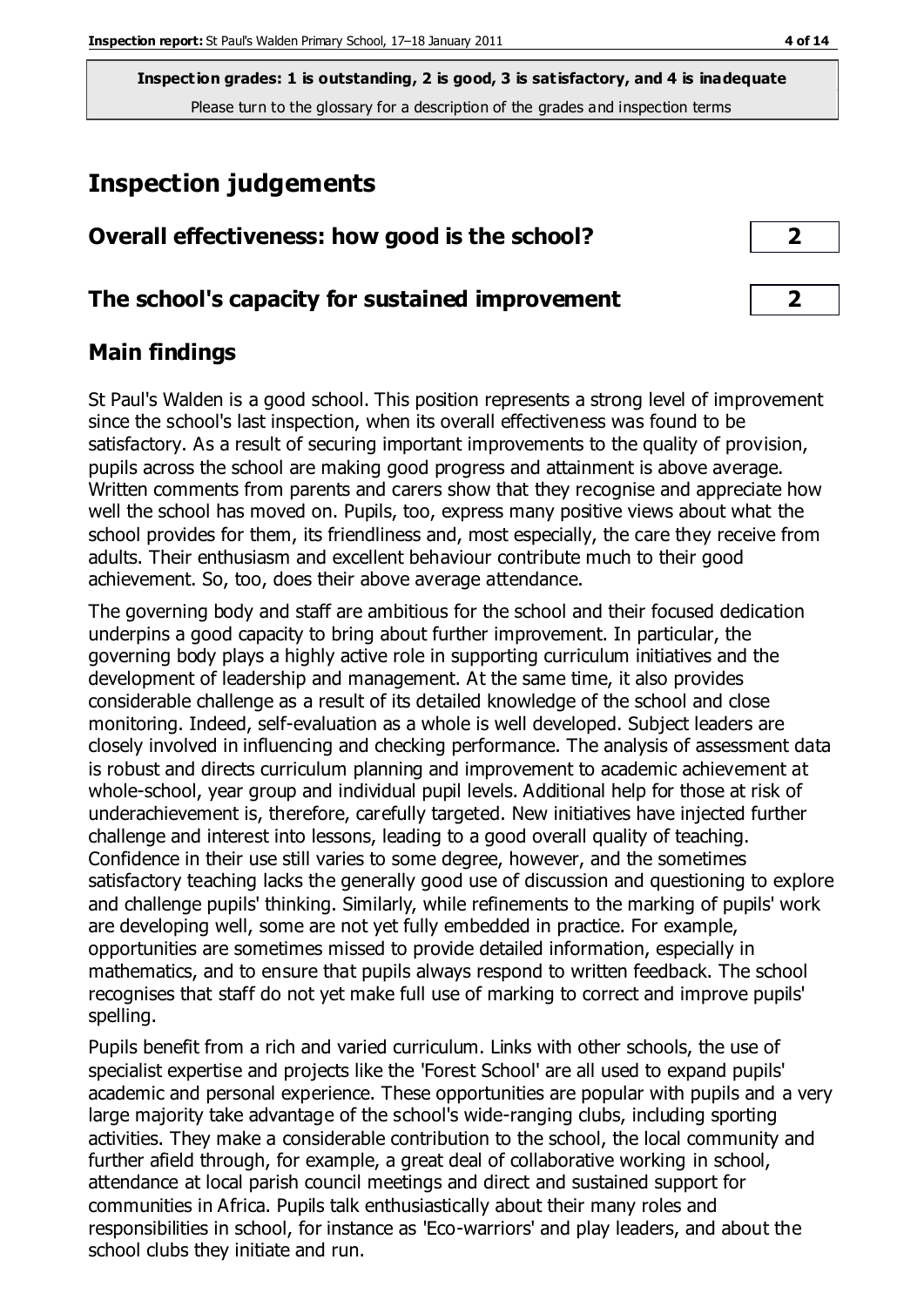**Inspection grades: 1 is outstanding, 2 is good, 3 is satisfactory, and 4 is inadequate** Please turn to the glossary for a description of the grades and inspection terms

#### **What does the school need to do to improve further?**

- Ensure that teaching and learning are consistently good and better, by:
	- making the most of opportunities to question pupils and explore their ideas and  $$ understanding during lessons
	- providing as much detail as possible when marking pupils' work, especially in mathematics, so that pupils have a full picture as to how their work can be improved
	- identifying consistently where spelling is inaccurate, so that pupils are aware of mistakes and improve their spelling
	- making sure that pupils respond as a matter of course to feedback about their work.

#### **Outcomes for individuals and groups of pupils 2**

Pupils are eager to share their ideas with each other and with adults. They respond well to the chance to share their thoughts with a partner during lessons, and with much animation when their interest has been particularly aroused by a much-enjoyed story, or an exciting topic - like investigating a murder mystery. Such keen motivation slips only when, occasionally, these opportunities are limited. Attention then strays or there is some chatter about things other than the work in hand. Good relationships with adults enable the less confident pupils to be coaxed into demonstrating what they know in front of the whole class, and pupils are unafraid to offer spontaneous observations. Unfailingly, pupils move sensibly to their task and quickly get on with their work. On most occasions, pupils know exactly what they have to do, and there are sometimes high levels of focused concentration in the face of demanding work. Even if they are occasionally confused by instructions initially, they are quick to recover once they understand. These qualities, and their above average literacy and numeracy skills, stand pupils in good stead for the future.

Accelerations in progress are evident in all year groups. Good progress in Reception, for instance, moved last year's group from broadly expected levels on entry to above average attainment by the time they joined Year 1. Attainment in the current Year 6 is above average in English and mathematics, with Year 5 following close behind already. Focused initiatives have led to sustained improvements in writing and more pupils reaching the higher levels in mathematics. Pupils with special educational needs and/or disabilities, and the few identified by the school as gifted and talented, make the same good progress as other pupils. The success of the school's interventions with those who have special educational needs has meant that some of these pupils no longer require such a high level of support.

Pupils are confident that they have someone to turn to if they have any concerns, be it an adult or a friend. There is a strong sense of personal safety, and although some are keen to play football in the relative confinement of the playground area when the field is wet, older boys are willing to debate the issues for and against in current writing tasks. During this inspection they played safely together, chatting very amicably in groups or playing small games. Lunch is a very orderly, quiet and relaxed occasion and pupils show sensible choices in their selection of food and a good knowledge of what constitutes healthy eating, including the role of carbohydrates and proteins in their diet.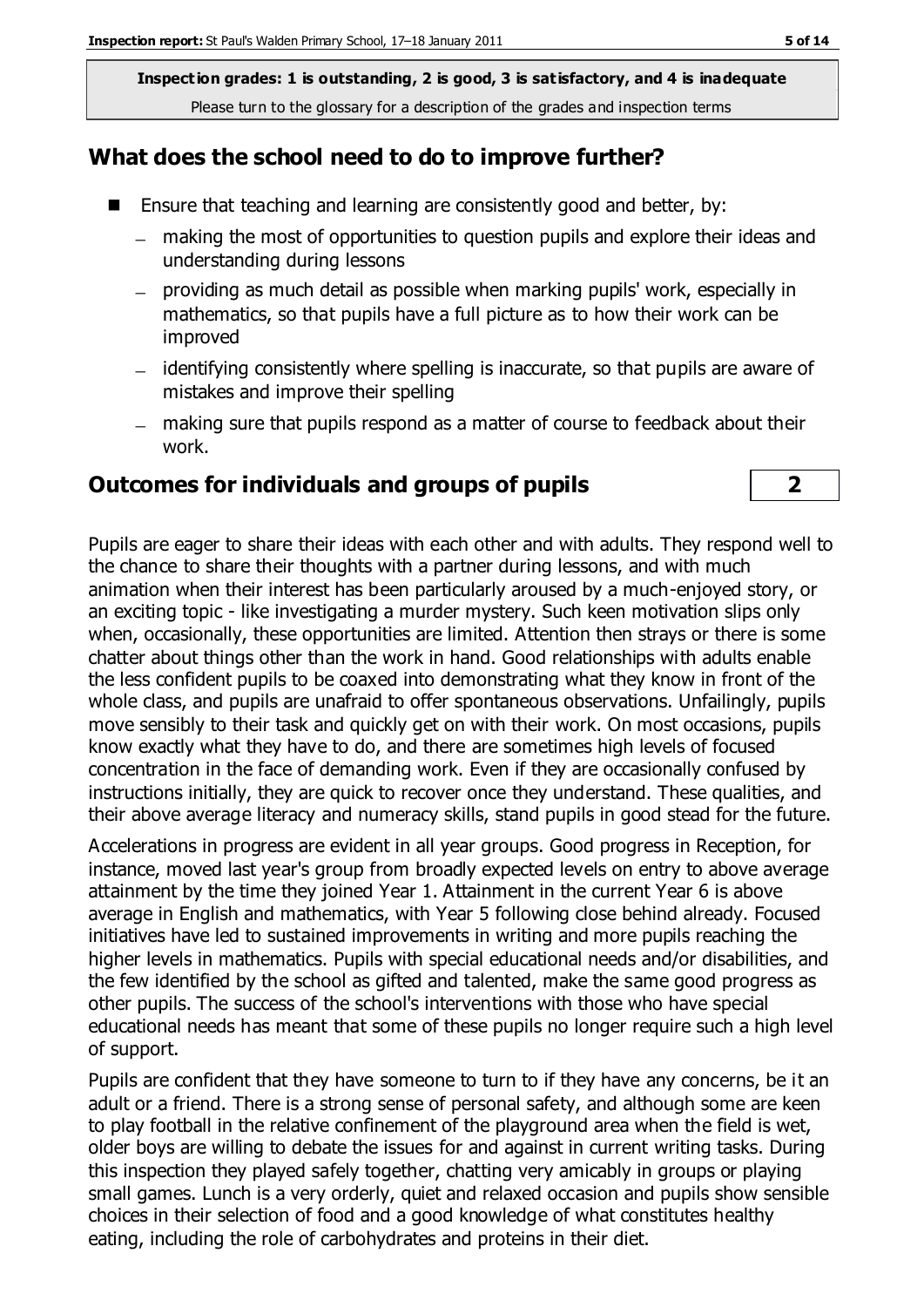These are the grades for pupils' outcomes

#### **Inspection grades: 1 is outstanding, 2 is good, 3 is satisfactory, and 4 is inadequate**

Please turn to the glossary for a description of the grades and inspection terms

| Pupils' achievement and the extent to which they enjoy their learning                                                     | $\overline{\mathbf{2}}$ |
|---------------------------------------------------------------------------------------------------------------------------|-------------------------|
| Taking into account:<br>Pupils' attainment <sup>1</sup>                                                                   | $\mathcal{P}$           |
| The quality of pupils' learning and their progress                                                                        | $\mathcal{P}$           |
| The quality of learning for pupils with special educational needs and/or disabilities<br>and their progress               | 2                       |
| The extent to which pupils feel safe                                                                                      | 2                       |
| Pupils' behaviour                                                                                                         | 1                       |
| The extent to which pupils adopt healthy lifestyles                                                                       | $\mathbf{2}$            |
| The extent to which pupils contribute to the school and wider community                                                   | 1                       |
| The extent to which pupils develop workplace and other skills that will contribute to<br>their future economic well-being | $\overline{2}$          |
| Taking into account:<br>Pupils' attendance <sup>1</sup>                                                                   | 2                       |
| The extent of pupils' spiritual, moral, social and cultural development                                                   | 2                       |

<sup>1</sup> The grades for attainment and attendance are: 1 is high; 2 is above average; 3 is broadly average; and 4 is low

#### **How effective is the provision?**

Much has been done to create a lively and imaginative curriculum, which is adjusted to meet the needs of each year group. New initiatives are embedding well, and assessment information is used increasingly to shape individual lessons, extend pupils' involvement in their learning and link subjects together. Pupils are quick to say how much they enjoy the shared 'enrichment' activities on Friday afternoon. They recognise that the chance for all age groups to mix and work together at this time helps to build important social skills and working habits. Pupils also have opportunities to offer ideas about curriculum topics at the planning stage, to enhance ownership and interest, or draw up questions to ask during visits out of school.

Improvements to teaching include a strong investigative element to topics and lesson activities, which heightens the level of challenge. Where this feature is used most effectively, pupils' scientific thinking is extended in how to change variables when constructing a fair test, for example, or key features of particular types of writing are reinforced by exploring examples of pupils' own work. In English, a focus on spoken language and expression proved to be a popular starting point for work to increase pupils' range of vocabulary.

Rigorous analysis of progress ensures that pupils' individual needs are very well known. This knowledge enables staff to spot where a pupil needs a boost to confidence or self-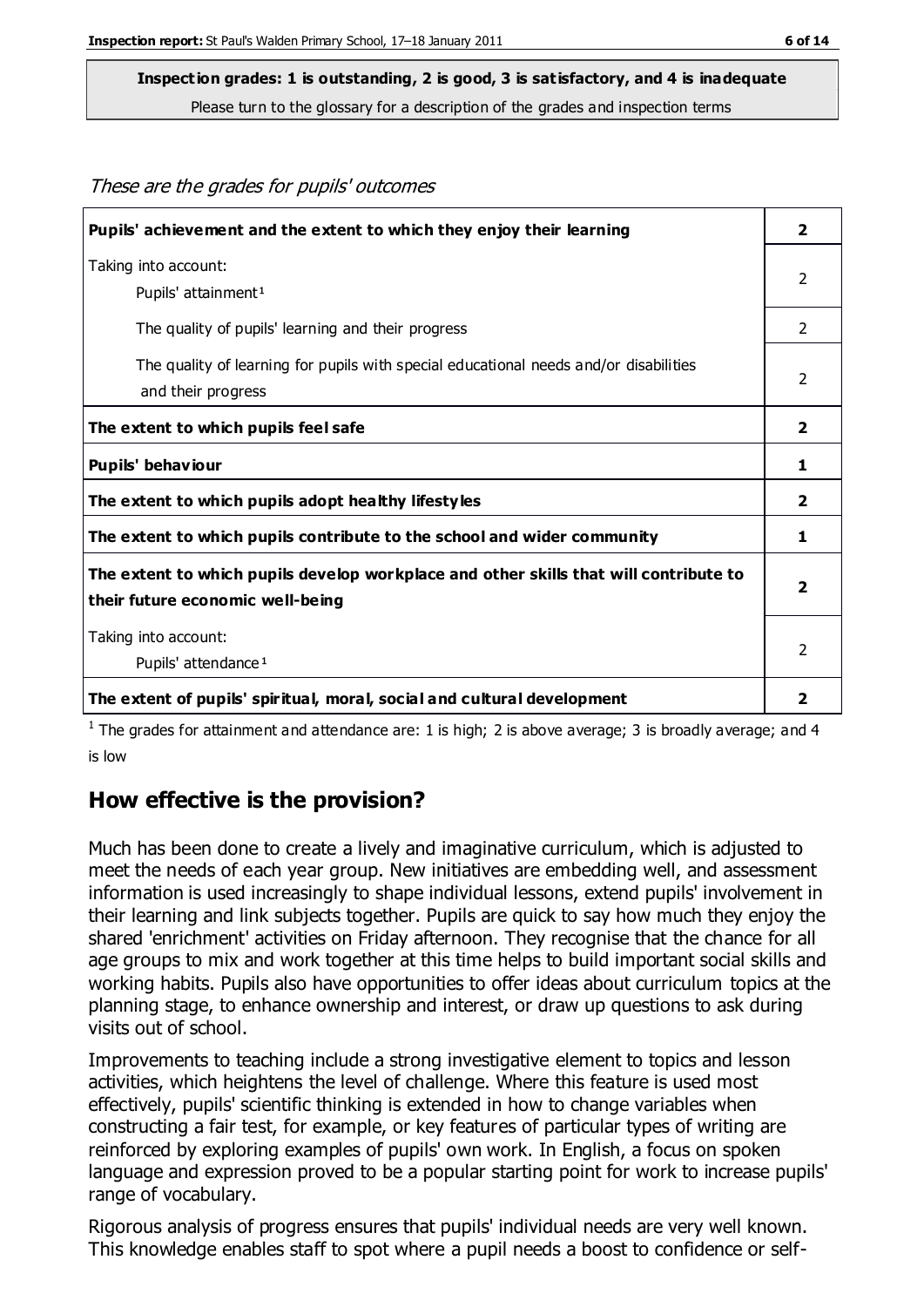#### **Inspection grades: 1 is outstanding, 2 is good, 3 is satisfactory, and 4 is inadequate** Please turn to the glossary for a description of the grades and inspection terms

esteem in order to prevent underachievement. Support for the pupils whose circumstances make them most vulnerable is tailored closely to their needs, with the help of external agencies and sensitive contact with parents and carers. Marking and feedback are already well established and pupils' learning is served well by their ready knowledge of their learning targets. Staff are becoming increasingly sophisticated in providing detailed information - although this approach is further ahead in English than it is in mathematics and in developing pupils' response to comment.

These are the grades for the quality of provision

| The quality of teaching                                                                                    |  |
|------------------------------------------------------------------------------------------------------------|--|
| Taking into account:<br>The use of assessment to support learning                                          |  |
| The extent to which the curriculum meets pupils' needs, including, where relevant,<br>through partnerships |  |
| The effectiveness of care, guidance and support                                                            |  |

## **How effective are leadership and management?**

The headteacher's determination to build the school's effectiveness is a shared endeavour, illustrated in the detailed and frequent staff discussions about pupils' individual progress and their willingness to take on board new ways of working. Staff responses to the questionnaire for this inspection endorsed their contribution to the school's self-evaluation. The role of the teaching assistants has been much extended so that they contribute directly to assessment information, and give increasingly sharply-focused support to those pupils with special educational needs, both individually and in small groups. The school's success in lifting pupils' achievement reflects its strong commitment to promoting equal opportunities and tackling any discrimination.

The governing body makes an exceptionally strong contribution to the school's development. Senior leaders speak highly of its work and welcome the considerable challenge it provides through, for example, performance management targets and work with staff on particular initiatives. There is a considerable range of expertise within the governing body, which it uses to provide direct support and development. One such example is the considerable improvement to the use of information and communication technology since the school's last inspection, so that it is now a valuable feature of all lessons. Another is the strong promotion of community cohesion. The governing body has sought out new and innovative local links to bring the school closer to the community it serves. In addition to strong links abroad, it is now strengthening pupils' experience of other faiths and cultures through a partnership with a school in an urban area in this country that has a wide ethnic mix. Safeguarding and child protection arrangements are thorough and secure, with particularly strong features in health and safety procedures, risk assessment and audits of provision.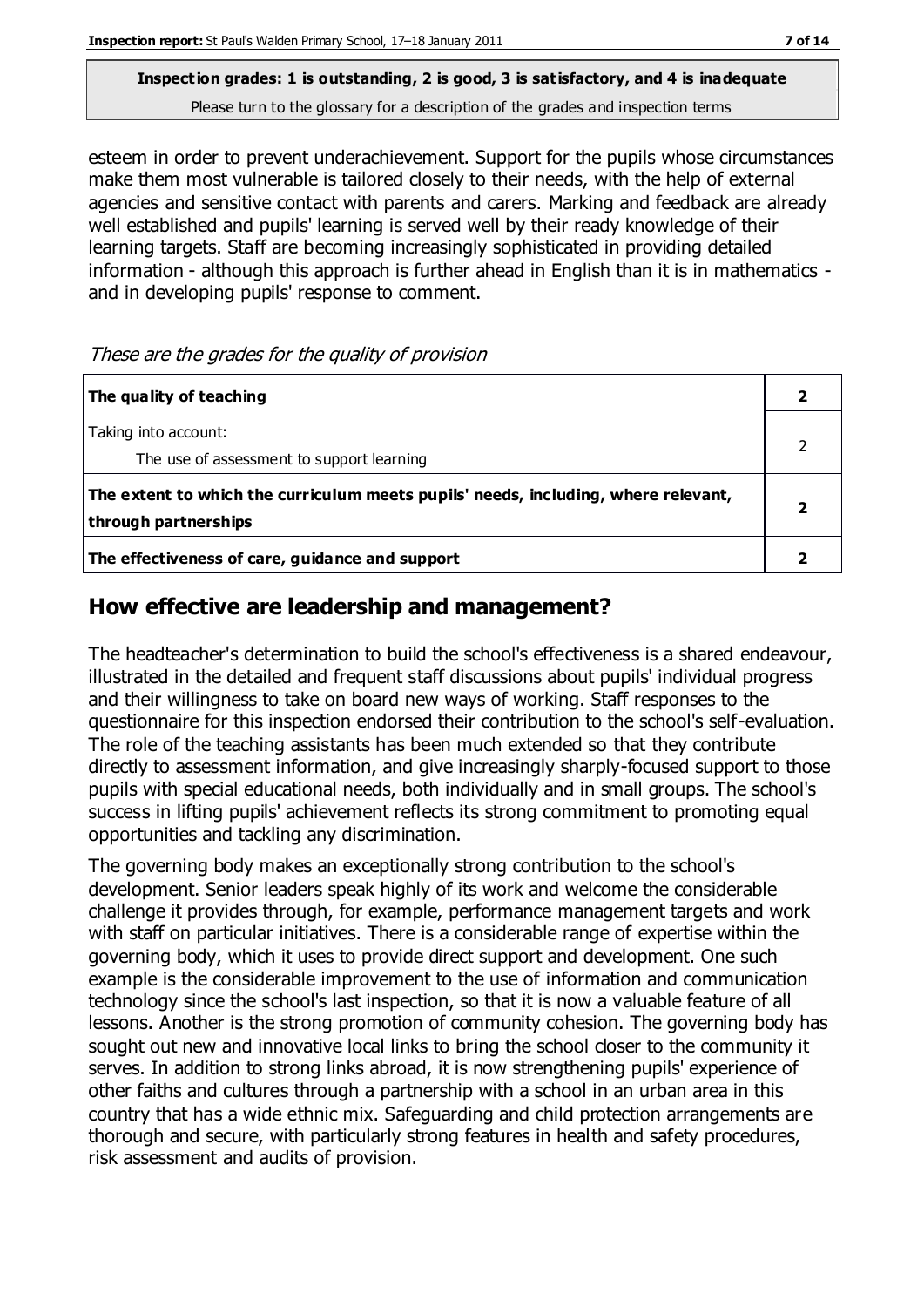**Inspection grades: 1 is outstanding, 2 is good, 3 is satisfactory, and 4 is inadequate**

Please turn to the glossary for a description of the grades and inspection terms

These are the grades for leadership and management

| The effectiveness of leadership and management in embedding ambition and driving<br>improvement                                                                  | $\overline{\mathbf{2}}$ |
|------------------------------------------------------------------------------------------------------------------------------------------------------------------|-------------------------|
| Taking into account:<br>The leadership and management of teaching and learning                                                                                   | 2                       |
| The effectiveness of the governing body in challenging and supporting the<br>school so that weaknesses are tackled decisively and statutory responsibilities met | 1                       |
| The effectiveness of the school's engagement with parents and carers                                                                                             | $\mathbf{2}$            |
| The effectiveness of partnerships in promoting learning and well-being                                                                                           | $\overline{2}$          |
| The effectiveness with which the school promotes equality of opportunity and tackles<br>discrimination                                                           | $\overline{\mathbf{2}}$ |
| The effectiveness of safeguarding procedures                                                                                                                     | $\overline{2}$          |
| The effectiveness with which the school promotes community cohesion                                                                                              | $\mathbf{2}$            |
| The effectiveness with which the school deploys resources to achieve value for money                                                                             | 2                       |

## **Early Years Foundation Stage**

Improvement to provision for Reception-aged children has been managed well.

Good progress for these children in all areas of learning is encouraged through many opportunities for investigation and exploration, providing a careful balance between activities children initiate for themselves and those closely directed by adults. Children settle happily into their tasks, quickly identifying what they want to do and getting on. They willingly share resources with others, working together at the computer, for example, or playing side by side in the role-play area. A useful demonstration from adults of the roles they might take as vet, receptionist and pet owner covered a wide range of learning, including opportunities for writing and counting. Children watched the session with much interest and attention, and followed up the learning in their own play afterwards. During discussion in the company of older pupils and adults, children are confident to share their opinions about the school.

In keeping with the school's good pastoral and safeguarding arrangements, children are cared for well. Their introduction into school is carefully structured so that there is a smooth transition from part-time to full-time attendance. Discussions with parents and carers, in school and at home, focus closely on the needs of each individual child. Comments from parents of children in the Reception class endorse the success of these strategies. Very recent building work has enhanced the outdoor learning facilities. The school is in the process of re-establishing learning objectives for activities outside, so that children are clear about their purpose.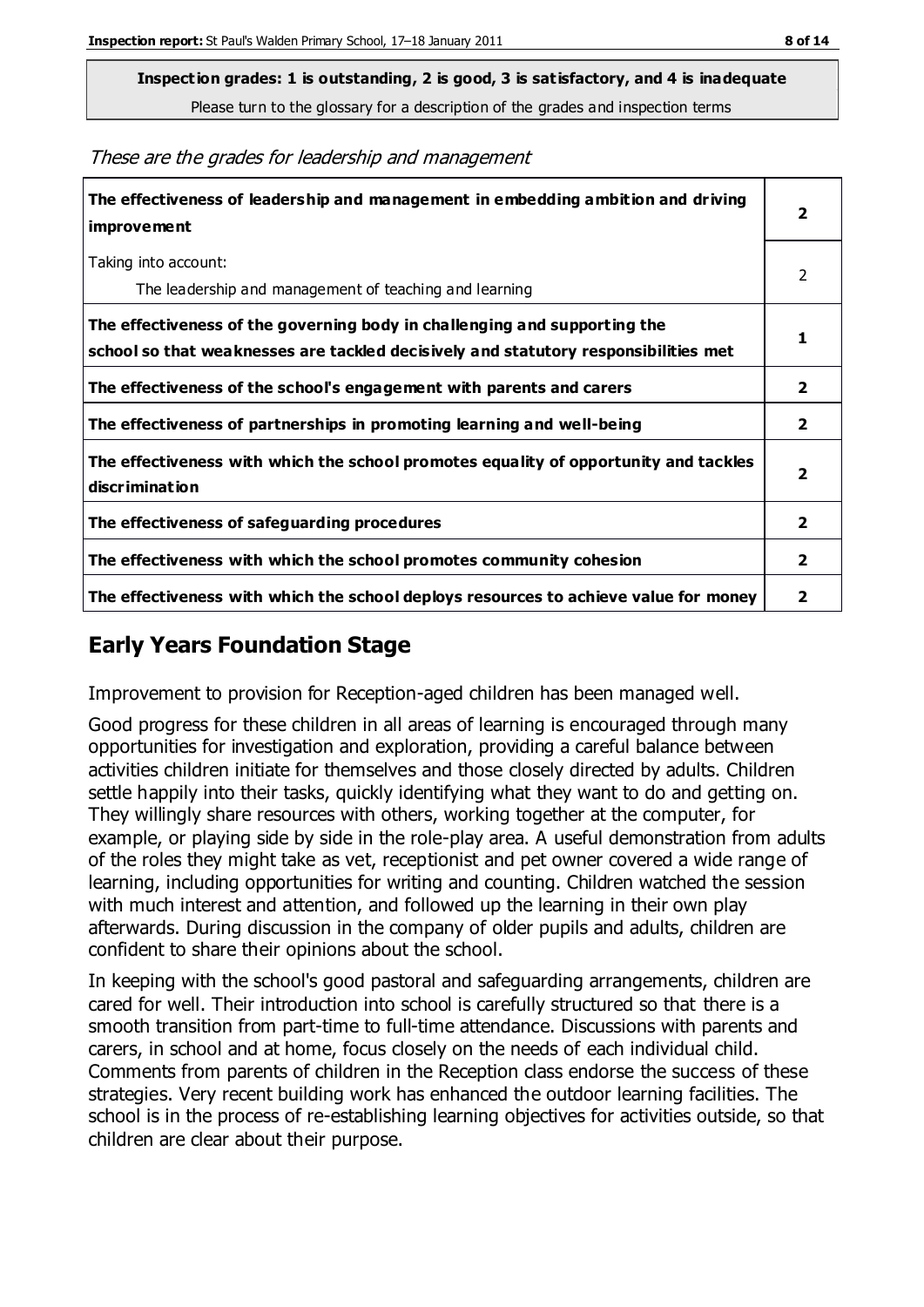**Inspection grades: 1 is outstanding, 2 is good, 3 is satisfactory, and 4 is inadequate**

Please turn to the glossary for a description of the grades and inspection terms

These are the grades for the Early Years Foundation Stage

| <b>Overall effectiveness of the Early Years Foundation Stage</b>                      |  |
|---------------------------------------------------------------------------------------|--|
| Taking into account:<br>Outcomes for children in the Early Years Foundation Stage     |  |
| The quality of provision in the Early Years Foundation Stage                          |  |
| The effectiveness of leadership and management of the Early Years Foundation<br>Stage |  |

## **Views of parents and carers**

The return of questionnaires from parents and carers was above the national average. Reponses were mostly positive and did not show the level of concern with progress and communication that was found at the time of the last inspection. Enjoyment of school, the degree to which children are kept safe and the school's support for learning had the highest proportions of agreement, and all confirmed that they were happy overall with their child's experience. Written comments included a small minority of individual concerns related to limitations in opportunities for sport and physical activity. The inspection found that the school was very conscious of the need to provide a range of physical activity and did much to promote these opportunities. In addition to the recommended time allocated for physical education within the school week, a range of sporting and activity clubs are available over the course of the year, and there is swimming for all pupils in Years 3 to 6 in the summer term. The school also reported some competitive events in football and netball.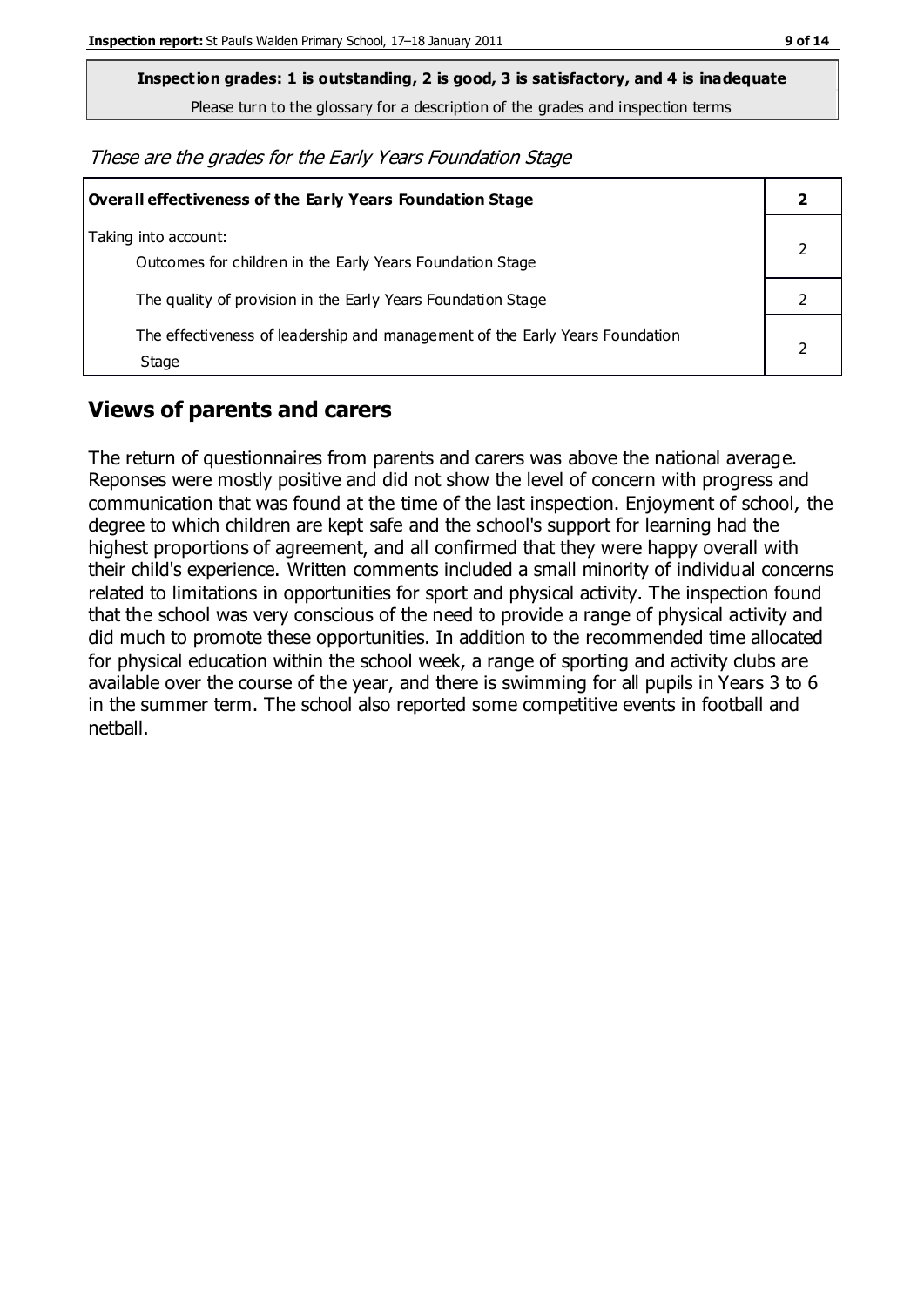#### **Responses from parents and carers to Ofsted's questionnaire**

Ofsted invited all the registered parents and carers of pupils registered at St Paul's Walden Primary School to complete a questionnaire about their views of the school.

In the questionnaire, parents and carers were asked to record how strongly they agreed with 13 statements about the school. The inspection team received 31 completed questionnaires by the end of the on-site inspection. In total, there are 73 pupils registered at the school.

| <b>Statements</b>                                                                                                                                                                                                                                       |              | <b>Strongly</b><br>Agree<br>agree |              | <b>Disagree</b> |                | <b>Strongly</b><br>disagree |              |               |
|---------------------------------------------------------------------------------------------------------------------------------------------------------------------------------------------------------------------------------------------------------|--------------|-----------------------------------|--------------|-----------------|----------------|-----------------------------|--------------|---------------|
|                                                                                                                                                                                                                                                         | <b>Total</b> | $\frac{0}{0}$                     | <b>Total</b> | $\frac{0}{0}$   | <b>Total</b>   | $\frac{0}{0}$               | <b>Total</b> | $\frac{0}{0}$ |
| My child enjoys school                                                                                                                                                                                                                                  | 18           | 58                                | 12           | 39              | 1              | 3                           | $\mathbf 0$  | $\mathbf 0$   |
| The school keeps my child<br>safe                                                                                                                                                                                                                       | 22           | 71                                | 8            | 26              | 1              | 3                           | $\mathbf 0$  | $\mathbf 0$   |
| My school informs me about<br>my child's progress                                                                                                                                                                                                       | 19           | 61                                | 10           | 32              | $\overline{2}$ | 6                           | $\mathbf 0$  | $\mathbf 0$   |
| My child is making enough<br>progress at this school                                                                                                                                                                                                    | 15           | 48                                | 14           | 45              | $\overline{2}$ | 6                           | 0            | $\mathbf 0$   |
| The teaching is good at this<br>school                                                                                                                                                                                                                  | 18           | 58                                | 11           | 35              | 0              | 0                           | $\mathbf 0$  | $\mathbf 0$   |
| The school helps me to<br>support my child's learning                                                                                                                                                                                                   | 17           | 55                                | 13           | 42              | 1              | 3                           | $\mathbf 0$  | $\mathbf 0$   |
| The school helps my child to<br>have a healthy lifestyle                                                                                                                                                                                                | 15           | 48                                | 11           | 35              | 5              | 16                          | $\mathbf 0$  | $\mathbf 0$   |
| The school makes sure that<br>my child is well prepared for<br>the future (for example<br>changing year group,<br>changing school, and for<br>children who are finishing<br>school, entering further or<br>higher education, or entering<br>employment) | 12           | 39                                | 15           | 48              | $\mathbf 0$    | 0                           | $\mathbf 0$  | $\mathbf 0$   |
| The school meets my child's<br>particular needs                                                                                                                                                                                                         | 16           | 52                                | 12           | 39              | 3              | 10                          | $\mathbf 0$  | $\mathbf 0$   |
| The school deals effectively<br>with unacceptable behaviour                                                                                                                                                                                             | 14           | 45                                | 13           | 42              | 1              | 3                           | $\mathbf 0$  | 0             |
| The school takes account of<br>my suggestions and concerns                                                                                                                                                                                              | 15           | 48                                | 11           | 35              | $\overline{2}$ | 6                           | 0            | 0             |
| The school is led and<br>managed effectively                                                                                                                                                                                                            | 19           | 61                                | 10           | 32              | $\pmb{0}$      | $\mathbf 0$                 | $\mathbf 0$  | $\mathbf 0$   |
| Overall, I am happy with my<br>child's experience at this<br>school                                                                                                                                                                                     | 17           | 55                                | 14           | 45              | $\pmb{0}$      | 0                           | $\mathbf 0$  | $\mathbf 0$   |

The table above summarises the responses that parents and carers made to each statement. The percentages indicate the proportion of parents and carers giving that response out of the total number of completed questionnaires. Where one or more parents and carers chose not to answer a particular question, the percentages will not add up to 100%.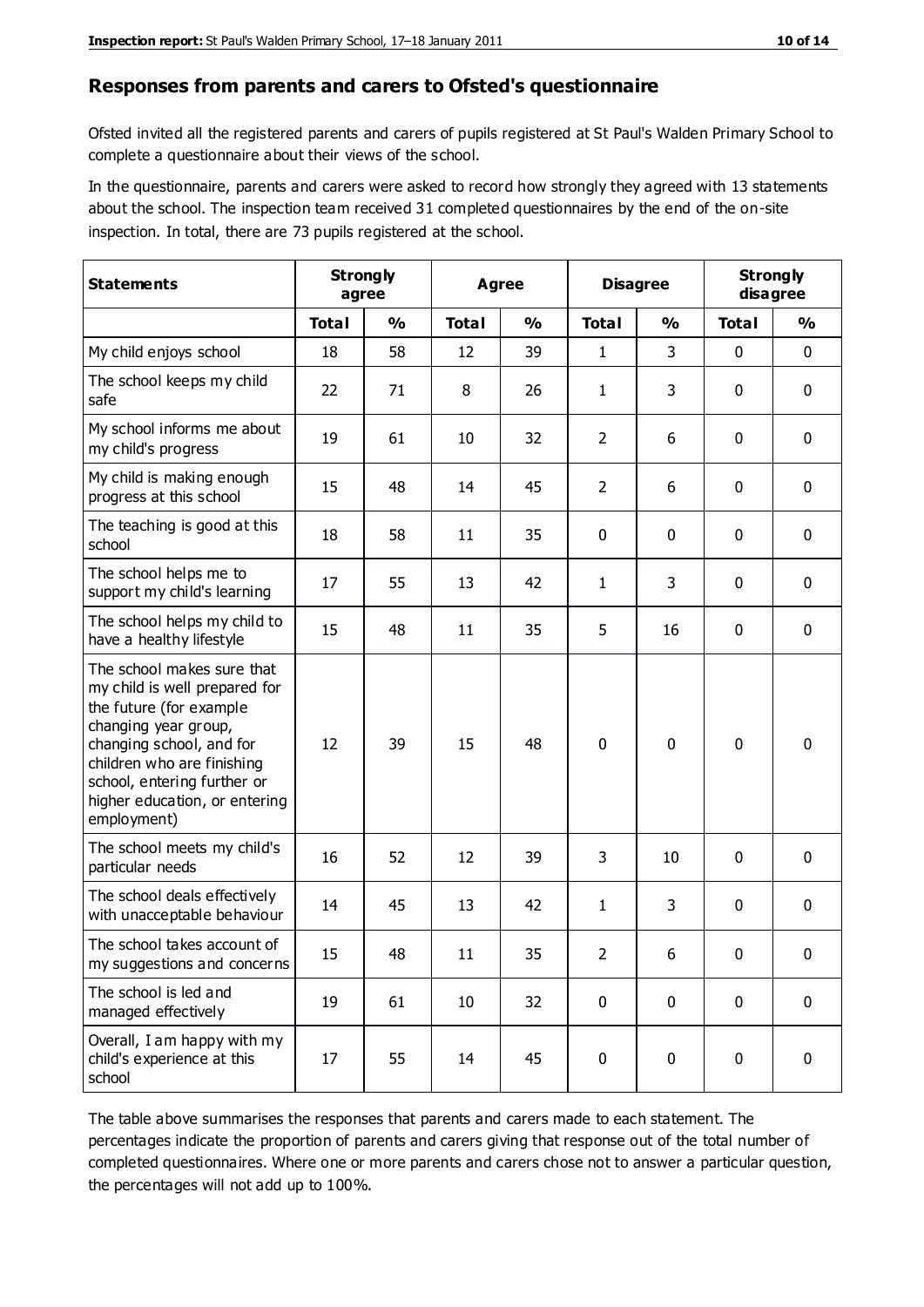## **Glossary**

| Grade   | <b>Judgement</b> | <b>Description</b>                                                                                                                                                                                                            |
|---------|------------------|-------------------------------------------------------------------------------------------------------------------------------------------------------------------------------------------------------------------------------|
| Grade 1 | Outstanding      | These features are highly effective. An outstanding school<br>provides exceptionally well for all its pupils' needs.                                                                                                          |
| Grade 2 | Good             | These are very positive features of a school. A school that<br>is good is serving its pupils well.                                                                                                                            |
| Grade 3 | Satisfactory     | These features are of reasonable quality. A satisfactory<br>school is providing adequately for its pupils.                                                                                                                    |
| Grade 4 | Inadequate       | These features are not of an acceptable standard. An<br>inadequate school needs to make significant improvement<br>in order to meet the needs of its pupils. Ofsted inspectors<br>will make further visits until it improves. |

#### **What inspection judgements mean**

#### **Overall effectiveness of schools**

|                       | Overall effectiveness judgement (percentage of schools) |      |                     |                   |
|-----------------------|---------------------------------------------------------|------|---------------------|-------------------|
| <b>Type of school</b> | <b>Outstanding</b>                                      | Good | <b>Satisfactory</b> | <b>Inadequate</b> |
| Nursery schools       | 59                                                      | 35   | 3                   | 3                 |
| Primary schools       | 9                                                       | 44   | 39                  | 7                 |
| Secondary schools     | 13                                                      | 36   | 41                  | 11                |
| Sixth forms           | 15                                                      | 39   | 43                  | 3                 |
| Special schools       | 35                                                      | 43   | 17                  | 5                 |
| Pupil referral units  | 21                                                      | 42   | 29                  | 9                 |
| All schools           | 13                                                      | 43   | 37                  | 8                 |

New school inspection arrangements were introduced on 1 September 2009. This means that inspectors now make some additional judgements that were not made previously.

The data in the table above are for the period 1 September 2009 to 31 August 2010 and are consistent with the latest published official statistics about maintained school inspection outcomes (see **[www.ofsted.gov.uk](http://www.ofsted.gov.uk/)**).

The sample of schools inspected during 2009/10 was not representative of all schools nationally, as weaker schools are inspected more frequently than good or outstanding schools.

Percentages are rounded and do not always add exactly to 100.

Sixth form figures reflect the judgements made for the overall effectiveness of the sixth form in secondary schools, special schools and pupil referral units.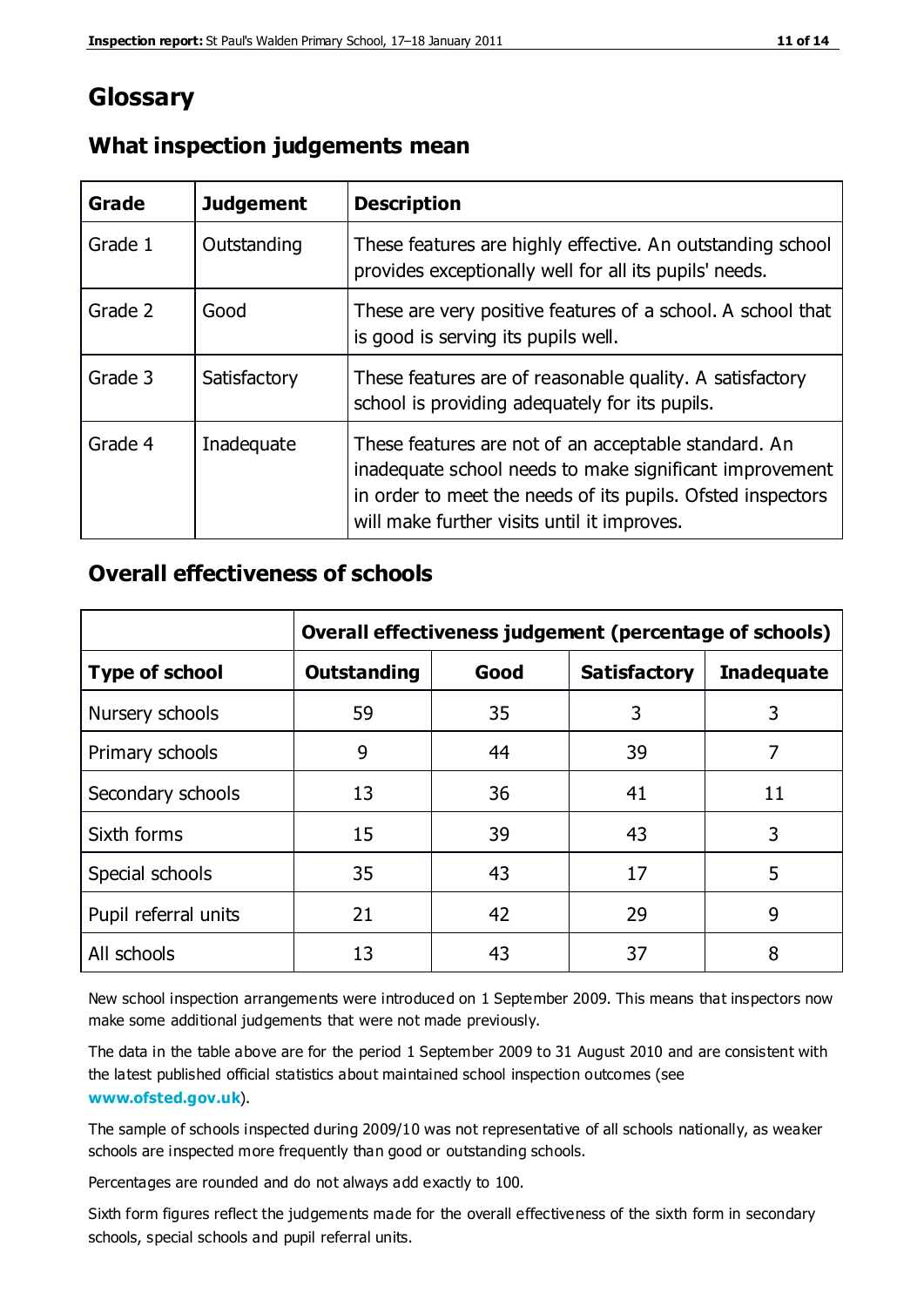# **Common terminology used by inspectors**

| Achievement:                  | the progress and success of a pupil in their learning,<br>development or training.                                                                                                                                                          |  |  |
|-------------------------------|---------------------------------------------------------------------------------------------------------------------------------------------------------------------------------------------------------------------------------------------|--|--|
| Attainment:                   | the standard of the pupils' work shown by test and<br>examination results and in lessons.                                                                                                                                                   |  |  |
| Capacity to improve:          | the proven ability of the school to continue<br>improving. Inspectors base this judgement on what<br>the school has accomplished so far and on the quality<br>of its systems to maintain improvement.                                       |  |  |
| Leadership and management:    | the contribution of all the staff with responsibilities,<br>not just the headteacher, to identifying priorities,<br>directing and motivating staff and running the school.                                                                  |  |  |
| Learning:                     | how well pupils acquire knowledge, develop their<br>understanding, learn and practise skills and are<br>developing their competence as learners.                                                                                            |  |  |
| <b>Overall effectiveness:</b> | inspectors form a judgement on a school's overall<br>effectiveness based on the findings from their<br>inspection of the school. The following judgements,<br>in particular, influence what the overall effectiveness<br>judgement will be. |  |  |
|                               | The school's capacity for sustained<br>improvement.                                                                                                                                                                                         |  |  |
|                               | Outcomes for individuals and groups of pupils.                                                                                                                                                                                              |  |  |
|                               | The quality of teaching.                                                                                                                                                                                                                    |  |  |
|                               | The extent to which the curriculum meets<br>pupils' needs, including, where relevant,<br>through partnerships.                                                                                                                              |  |  |
|                               | The effectiveness of care, guidance and<br>support.                                                                                                                                                                                         |  |  |
| Progress:                     | the rate at which pupils are learning in lessons and<br>over longer periods of time. It is often measured by<br>comparing the pupils' attainment at the end of a key                                                                        |  |  |

stage with their attainment when they started.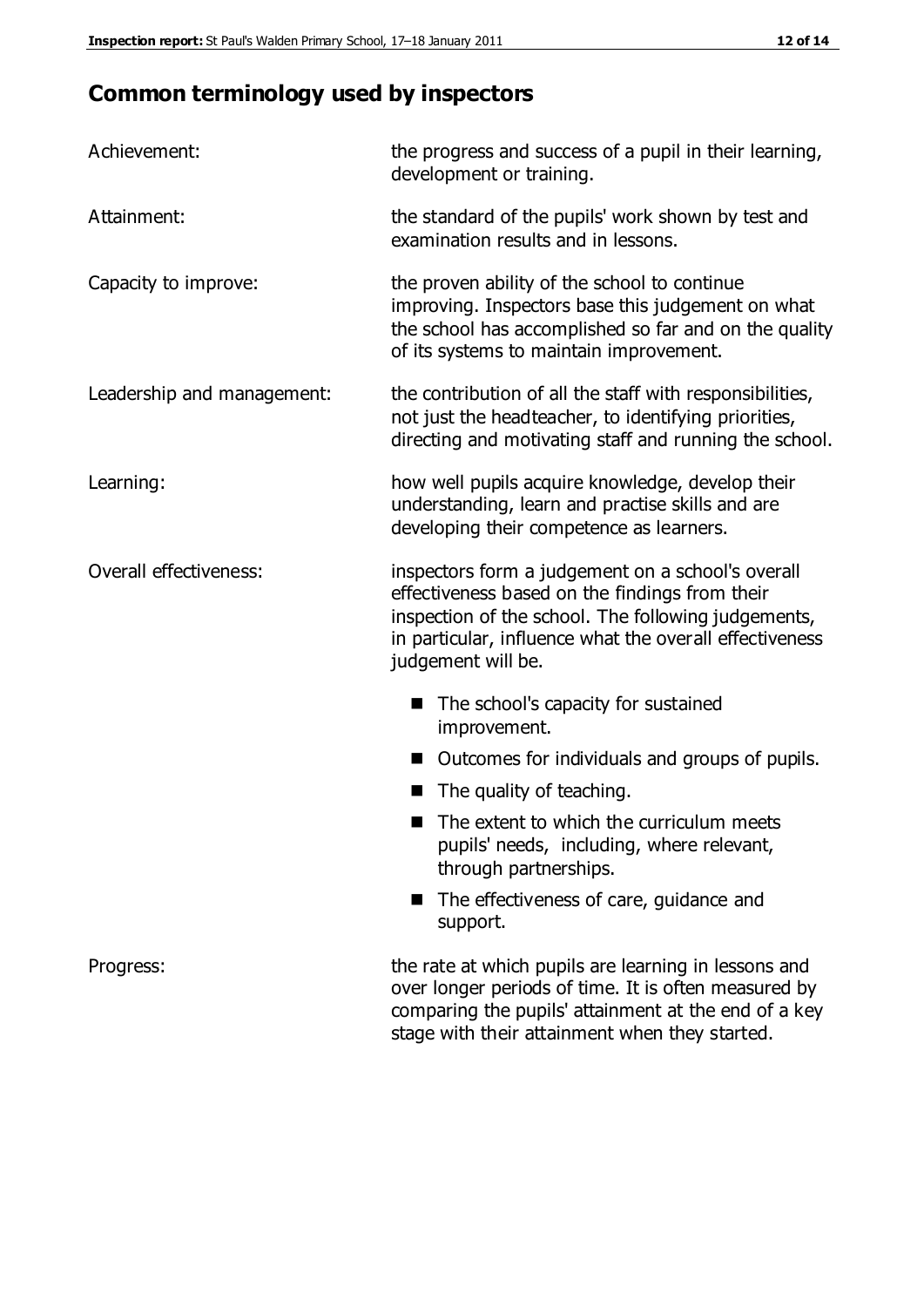#### **This letter is provided for the school, parents and carers to share with their children. It describes Ofsted's main findings from the inspection of their school.**

19 January 2011

#### Dear Pupils

#### **Inspection of St Paul's Walden Primary School, Hitchin, SG4 8HX**

Thank you for welcoming us to your school. We enjoyed finding out about all it does and it was good to learn how much you enjoy all the many exciting and interesting activities it gives you to do, especially those on Friday afternoons. Your school has made a lot of improvements since it was last inspected and is a good school. Some of your parents and carers wrote to say how much the school improved and, overall, they are happy with the school and what it does for you. Adults in the school continue to work hard to improve it further.

Here are some other things we found out about your school

Progress is good right across the school, and your enthusiasm in lessons, good attendance and excellent behaviour play an important part.

Teaching is good overall, especially when you explore and discuss ideas thoroughly and your work is challenging.

Staff take good care of you and you know that you have someone to turn to if you have any concerns.

Your many responsibilities and ideas for things you could do in school to make it even better, together with your activities in the village and beyond, make an extremely valuable contribution to your school and to communities elsewhere, such as those you support in Africa.

These are the things your school has been asked to do to make it even better

Make sure that your lessons and feedback about your work always help you to make good and better progress, including making the most of chances to explore your ideas, giving you lots of detail about how to make your work better and correcting your spelling mistakes.

You can help, too, by always responding to the information adults give you about how to improve your work.

Yours sincerely

Patricia Davies

Lead inspector